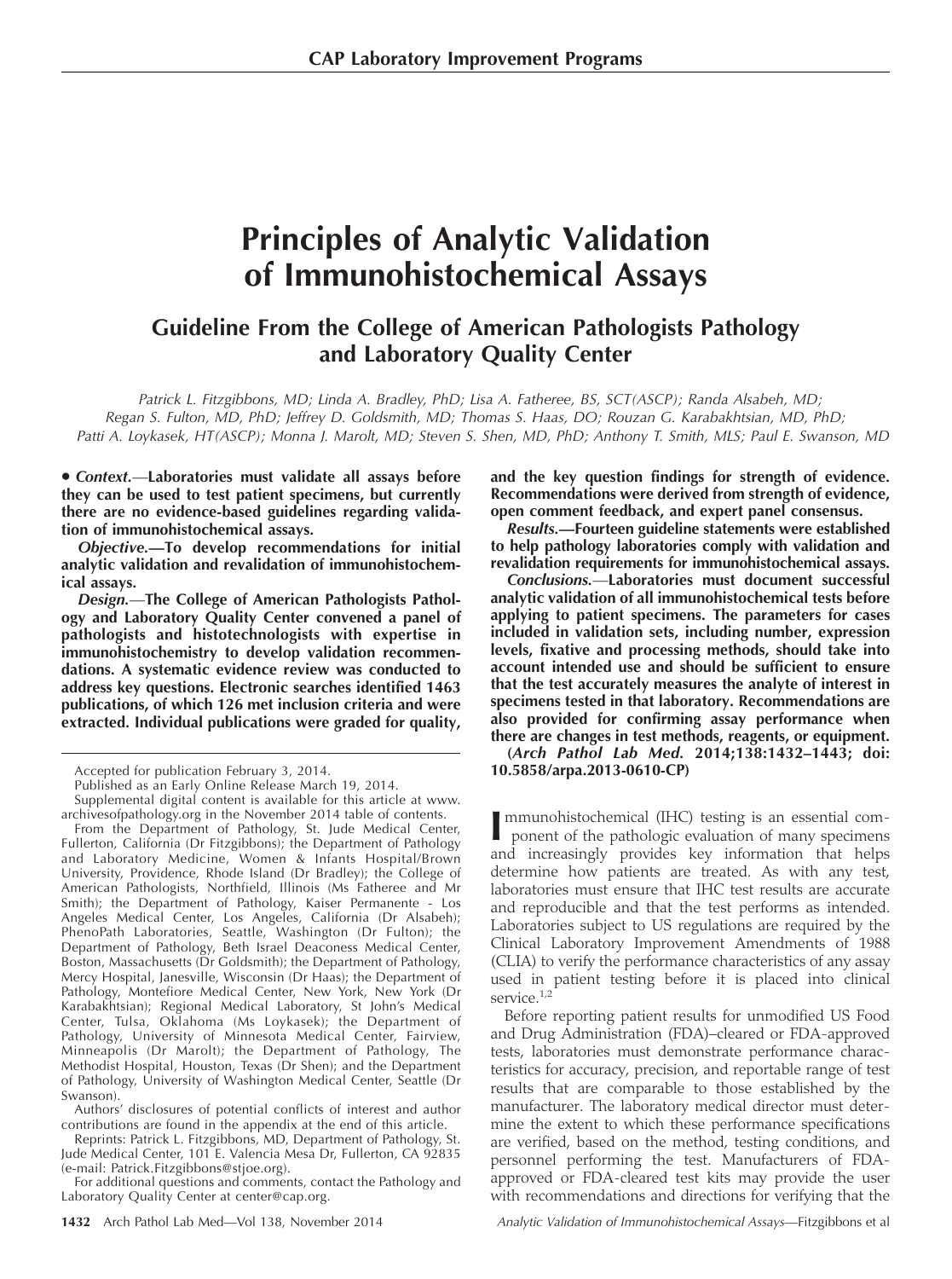kit is performing according to the manufacturer's specification. Typically, this is performed by testing known positive and negative samples that either are supplied by the manufacturer or have been tested by a validated reference-laboratory method.

Laboratories that introduce non–FDA-approved or non– FDA-cleared tests (laboratory-developed tests) or modify FDA-cleared or FDA-approved test systems (laboratorymodified tests) must, before reporting patient test results, establish performance specifications for accuracy, precision, analytic sensitivity, analytic specificity, reportable range, and reference intervals.<sup>1</sup> For tests that are reported qualitatively or semi-quantitatively (most IHC tests), reportable range and reference intervals are generally not applicable.

Good laboratory practice requires establishing optimal antibody concentration and antigen retrieval and detection methods. Analytic validation follows assay optimization and is done by testing an appropriate tissue set to determine analytic sensitivity and specificity. For tests without a gold standard referent test, this usually involves determining overall concordance with an appropriate comparator. Validation procedures are intended to reasonably assure that the test performs as expected. Once validation has been completed, assays must be regularly monitored to detect changes in analytic performance, usually by daily quality control, periodic proficiency testing, and comparing positivity rates for selected markers (eg, hormone receptors, HER2/neu) with expected positivity rates. Ongoing monitoring of assay performance is as important as initial assay validation.

Although IHC test methods have steadily improved with the introduction of automated staining platforms and improved antigen retrieval and detection systems, results are still affected by various preanalytic and analytic factors, and the need for assay validation and ongoing monitoring has not diminished. Assay validation is particularly important when a polymer-based detection system is used and a negative reagent control is omitted. The College of American Pathologists (CAP) Laboratory Accreditation Program (LAP) accepts omission of this control, but only if the assay has been properly validated (LAP checklist ANP.22570).<sup>3</sup>

Unfortunately, recent studies<sup>4,5</sup> have found significant interlaboratory variation in validation practices and revealed that many laboratories do not follow consistent procedures when validating IHC assays. Comments received during the open comment period for this guideline also revealed a surprising lack of understanding among some respondents of requirements for analytic validation. To address this important shortfall in laboratory practice, the CAP convened representatives to systematically review the published data and develop evidence-based recommendations for analytic validation of IHC assays.

## **METHODS**

A detailed description of the methods and systematic review (including the 7 key questions, quality assessment, and complete analysis of the evidence) used to create this guideline can be found in the supplemental digital content available at www. archivesofpathology.org in the November 2014 table of contents.

### Panel Composition

The CAP Pathology and Laboratory Quality Center (the Center) convened expert and advisory panels consisting of members with expertise in immunohistochemistry. Panel members included pathologists, histotechnologists, methodologists, and CAP staff. CAP approved the appointment of the project chair (P.L.F.) and panel members.

### Conflict of Interest Policy

Before acceptance on the expert or advisory panel, potential members completed the CAP conflict of interest disclosure process, whose policy and form (in effect April 2010) require disclosure of material financial interest in or potential for benefit of significant value from the guideline's development or its recommendations 12 months prior through the time of publication. Potential members completed the conflict of interest disclosure form, listing any relationship that could be interpreted as constituting an actual, potential, or apparent conflict. Everyone was required to disclose conflicts before beginning and continuously throughout the project's timeline. One expert panel member (R.S.F.) was recused from discussion and voting on the recommendation pertaining to tissue microarrays, and one (T.S.H.) was recused from voting on recommendations pertaining to potential increased antibody usage. Expert panel members' disclosed conflicts are listed in the Appendix. The CAP provided funding for the administration of the project; no industry funds were used in the development of the guideline. All panel members volunteered their time and were not compensated for their involvement. Please see the supplemental digital content for full details on the conflict of interest policy.

## **Objective**

The panel addressed the overarching question, ''What is needed for initial analytic assay validation before placing any IHC test into clinical service and what are the revalidation requirements?'' The scope questions are as follows:

- 1. When and how should validation assess analytic sensitivity, analytic specificity, accuracy (assay concordance), and precision (interrun and interoperator variability)?
- 2. What is the minimum number of positive and negative cases that need to be tested to analytically validate an IHC assay for its intended use(s)?
- 3. What parameters should be specified for the tissues used in the validation set?
- 4. How do certain preanalytic variables influence analytic validation?
- 5. What conditions require assay revalidation?

#### Literature Search and Selection

Electronic searches of the English language–published literature in Ovid MEDLINE, US National Library of Medicine PubMed, and Elsevier Scopus databases were initially conducted for the time period spanning January 2004 to May 2012; an update was conducted through May 2013. In addition to peer-reviewed journal articles, the search identified books, book chapters, and published abstracts from English-language sources. Bibliographies of included articles were hand searched, and additional information was sought through targeted grey literature electronic searches (eg, Google) and review of laboratory compliance and guidance Web sites (eg, Clinical and Laboratory Standards Institute, FDA, National Guideline Clearinghouse, Wiley Cochrane Library).

#### Inclusion Criteria

Published studies were selected for full-text review if they met each of the following criteria:

- 1. English-language articles/documents that addressed IHC and provided data or information relevant to 1 or more key questions;
- 2. Study designs that included validation, method comparison, cohort or case-control studies, clinical trials, and systematic reviews, as well as qualitative information from consensus guidelines, regulatory documents, and US or international proficiency testing reports; and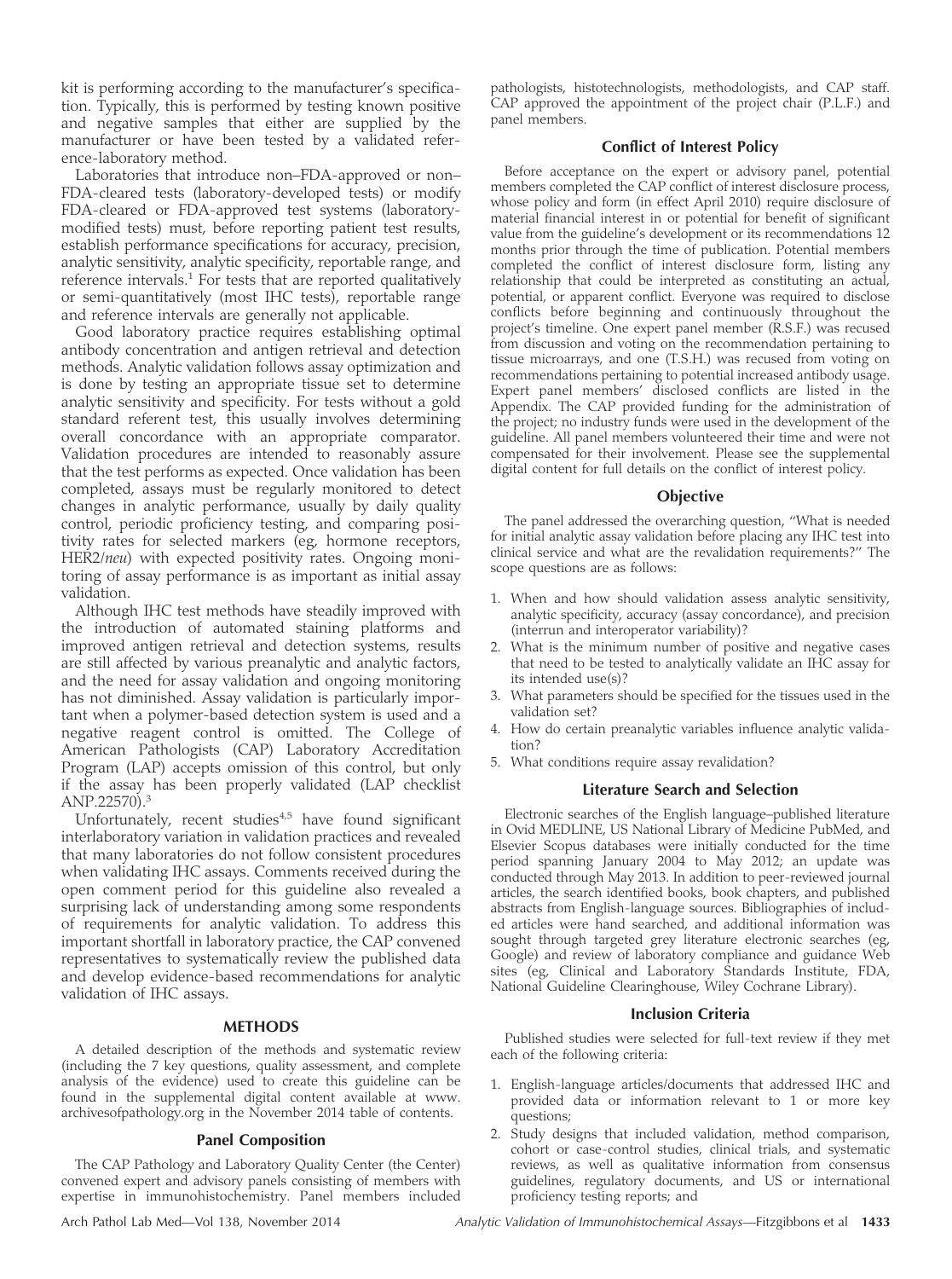3. Articles/documents focused on the clinical use of IHC for identification of predictive and nonpredictive markers and analytic variables.

## Exclusion Criteria

Editorials, letters, commentaries, and invited opinions were not included in the study. Articles were also excluded if the full article was not available in English, did not address any key question, and/ or focused primarily on assay optimization, quality control or quality assurance, basic or nonhuman research, nontissue immunoassays, preanalytic and postanalytic variables, or clinical validation only.

#### Quality Assessment

Grading the quality of individual studies was performed from study design–specific criteria by the methodology consultant (L.A.B.), with input as needed from the expert panel. The aim of analytic validation is to determine a test's ability to accurately and reliably detect the antigen or marker of interest in specimens consistent with those to be tested in clinical practice.<sup>6</sup> Analytic validity studies have a different design, compared to studies of diagnostic accuracy or therapeutic interventions. For this reason, the criteria needed to assess the quality of analytic validity studies are different. Quality in this context is considered to be essentially equivalent to internal validity and is assessed on the basis of study design and execution, analyses, and reporting.<sup>6</sup> The strength of evidence for individual key questions or outcomes was assessed by using published criteria.<sup>6</sup> The criteria included the quality and execution of studies, the quantity of data (number and size of studies), and the consistency and generalizability of the evidence across studies.<sup>6</sup> Strength of evidence was graded convincing, adequate, or inadequate (Table 1).

#### Assessing the Strength of Recommendations

Development of recommendations requires that the panel review the identified evidence and make a series of key judgments. Grades for strength of recommendations were developed by the CAP Pathology and Laboratory Quality Center and are described in Table 2.

#### Guideline Revision

This guideline will be reviewed every 4 years, or earlier in the event of publication of substantive and high-quality evidence that could potentially alter the original guideline recommendations. If necessary, the entire panel will reconvene to discuss potential changes. When appropriate, the panel will recommend revision of the guideline to CAP for review and approval.

### Disclaimer

The CAP developed the Pathology and Laboratory Quality Center as a forum to create and maintain evidence-based practice guidelines and consensus statements. Practice guidelines and consensus statements reflect the best available evidence and expert consensus supported in practice. They are intended to assist physicians and patients in clinical decision making and to identify questions and settings for further research. With the rapid flow of scientific information, new evidence may emerge between the time a practice guideline or consensus statement is developed and when it is published or read. Guidelines and statements are not continually updated and may not reflect the most recent evidence. Guidelines and statements address only the topics specifically identified therein and are not applicable to other interventions, diseases, or stages of diseases. Furthermore, guidelines and statements cannot account for individual variation among patients and cannot be considered inclusive of all proper methods of care or exclusive of other treatments. It is the responsibility of the treating physician or other health care provider, relying on independent experience and knowledge, to determine the best course of treatment for the patient. Accordingly, adherence to any practice guideline or consensus statement is voluntary, with the ultimate

| Table 1. Grades for Strength of Evidence |                                                                                                                                                                                                                                                                                                                                                                                                        |  |  |
|------------------------------------------|--------------------------------------------------------------------------------------------------------------------------------------------------------------------------------------------------------------------------------------------------------------------------------------------------------------------------------------------------------------------------------------------------------|--|--|
| Grade                                    | <b>Description</b>                                                                                                                                                                                                                                                                                                                                                                                     |  |  |
| Convincing                               | Two or more level $1^{\circ}$ or level $2^{\circ}$ studies<br>(study design and execution) that had an<br>appropriate number and distribution of<br>challenges <sup>c</sup> and reported consistent <sup>d</sup> and<br>generalizable <sup>e</sup> results.<br>One level 1 or level 2 study that had an<br>appropriate number and distribution of<br>challenges and reported generalizable<br>results. |  |  |
| Adequate                                 | Two or more level 1 or level 2 studies that<br>lacked the appropriate number and<br>distribution of challenges OR were<br>consistent but not generalizable.                                                                                                                                                                                                                                            |  |  |
| Inadequate                               | Combinations of level 1 or level 2 studies<br>that show unexplained inconsistencies OR<br>1 or more level $3f$ or level $4g$ studies OR<br>expert opinion.                                                                                                                                                                                                                                             |  |  |

From Teutsch et al.<sup>6</sup> Reprinted with permission from Macmillan Publishers Ltd.

- <sup>a</sup> Level 1 study: Collaborative study using a large panel of wellcharacterized samples; summary data from external proficiencytesting schemes or interlaboratory comparisons.
- b Level 2 study: High-quality peer-reviewed studies (eg, method comparisons, validation studies).
- Based on number of possible response categories and required confidence in results.
- <sup>d</sup> Consistency assessed by using central estimates/ranges or testing for result homogeneity.
- Generalizability is the extension of findings and conclusions from 1 study to other settings.
- <sup>f</sup> Level 3 study: Lower-quality peer-reviewed studies OR expert panel– reviewed US Food and Drug Administration summaries.
- <sup>8</sup> Level 4 study: Unpublished or non-peer-reviewed data.

determination regarding its application to be made by the physician in light of each patient's individual circumstances and preferences. CAP makes no warranty, express or implied, regarding guidelines and statements and specifically excludes any warranties of merchantability and fitness for a particular use or purpose. CAP assumes no responsibility for any injury or damage to persons or property arising out of or related to any use of this statement or for any errors or omissions.

## RESULTS

Of the 1463 studies identified by electronic searches, 126 met inclusion criteria and underwent data extraction. These included 122 published peer-reviewed articles, 2 book chapters, and 2 grey literature documents. Among the extracted documents, 43 did not meet minimum quality standards, presented incomplete data or data that were not in useable formats, or included only information based on expert opinion. These articles were not included in analyses or narrative summaries. The expert panel met 28 times by teleconference Webinar from June 2010 through September 2013 and met in person on May 11 and May 12, 2013, to review evidence to date and draft recommendations. Additional work was completed via electronic mail. An open comment period was held from July 8 through July 29, 2013. Eighteen draft recommendations and 5 methodology questions were posted online on the CAP Web site.

A total of 1071 comments were received from 263 respondents (''agree'' and ''disagree'' responses were also captured). Twelve of 18 draft recommendations achieved more than 80% agreement; only 2 had less than 70% agreement. Each expert panel member was assigned 1 to 2 draft recommendations for which to review all comments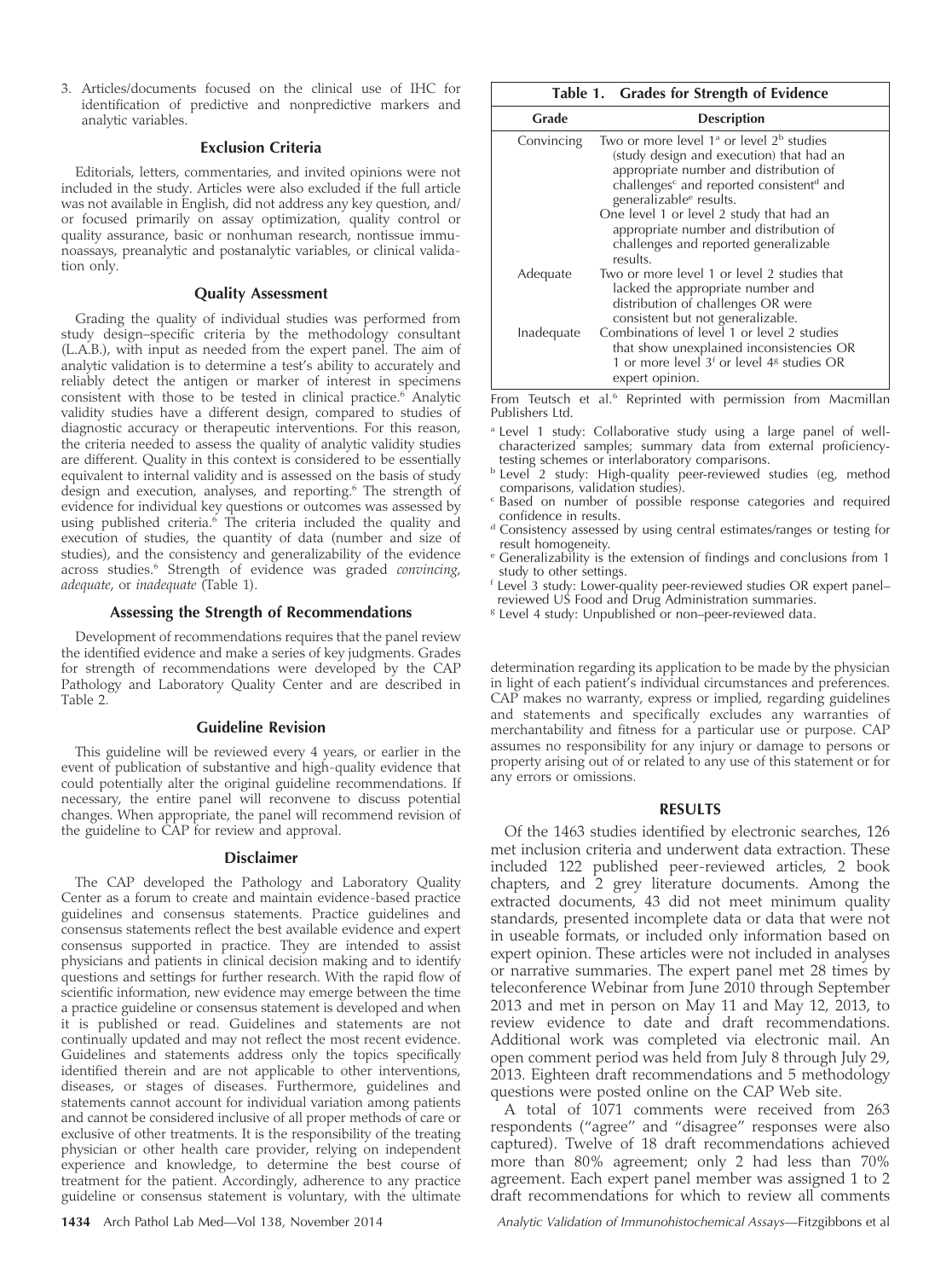| Table 2. Grades for Strength of Recommendations |                                                                                                        |                                                                                                                                                                         |  |
|-------------------------------------------------|--------------------------------------------------------------------------------------------------------|-------------------------------------------------------------------------------------------------------------------------------------------------------------------------|--|
| <b>Designation</b>                              | <b>Recommendation</b>                                                                                  | <b>Rationale</b>                                                                                                                                                        |  |
| Strong recommendation                           | Recommend for or against a particular analytic<br>validation practice (can include must or<br>should). | Strength of evidence is <i>convincing</i> , based on<br>consistent, generalizable, good-quality<br>evidence; further studies are unlikely to<br>change the conclusions. |  |
| Recommendation                                  | Recommend for or against a particular analytic<br>validation practice (can include should or<br>may).  | Strength of evidence is adequate, based on<br>limitations in the quality of evidence;<br>further studies may change the<br>conclusions.                                 |  |
| Expert consensus opinion                        | Recommend for or against a particular analytic<br>validation practice (can include should or<br>may).  | Important validation element to address but<br>strength of evidence is <i>inadequate</i> ; gaps in<br>knowledge may require further studies.                            |  |

received and provide an overall summary to the rest of the panel. Three draft recommendations were maintained with the original language; 5 were modified with minor changes for clarification and/or further explanation within the manuscript, and 6 were considered extremely discordant with major revisions made accordingly for a total of 14 final recommendations. Resolution of all changes was obtained by majority consensus of the panel. The final recommendations were approved by the expert panel with a formal vote (with specific abstentions from R.S.F. and T.S.H.). The panel considered laboratory redundancy, efficiency, and feasibility throughout the whole process. Formal cost analysis or cost effectiveness was not performed.

An independent review panel, masked to the expert panel and vetted through the conflict of interest process, provided final review of the guideline and recommended it for approval by the CAP. The final recommendations are summarized in Table 3.

## Guideline Statements

1: Recommendation.—Laboratories must validate all immunohistochemical tests before placing into clinical service.

Note: Such means include (but are not necessarily limited to):

- 1. Correlating the new test's results with the morphology and expected results;
- 2. Comparing the new test's results with the results of prior testing of the same tissues with a validated assay in the same laboratory;
- 3. Comparing the new test's results with the results of testing the same tissue validation set in another laboratory using a validated assay;
- 4. Comparing the new test's results with previously validated non-immunohistochemical tests; or
- 5. Testing previously graded tissue challenges from a formal proficiency testing program (if available) and comparing the results with the graded responses.

The strength of evidence was *adequate* to support when analytic validation should be done and that it should include determination of analytic sensitivity and specificity (or concordance in the absence of a gold standard referent test) and precision (eg, interrun and interoperator) as part of validation. The evidence was inadequate (ie, evidence was not available or did not permit a conclusion to be reached) to assess the precision of IHC assays in practice or how validation should be done with regard to the listed approaches, but did show that these approaches have been used. The panel found that analytic validation provides a net benefit for the overall performance and safety of IHC tests by contributing to the avoidance of potential harms related to analytic false-positive and false-negative test results.

Laboratories are required by CLIA (section 493.1253) to validate the performance characteristics of all assays used in patient testing, in order to ensure that the results are accurate and reproducible.7 This includes establishment of the analytic validity of all non–FDA-cleared/approved (or "laboratory-developed") tests.<sup>7</sup> For qualitative assays such as IHC, validation usually requires comparing a new assay's results with a reference standard and calculating estimates of analytic sensitivity and specificity; however, because there are no gold standard referent tests for most IHC assays, laboratories must use another means of demonstrating that the assay performs as expected.<sup>8-10</sup> Publications addressing IHC validation include independent comparisons of a new test's results to clinical outcomes, other validated IHC tests (intralaboratory or interlaboratory), or previously characterized tissue validation sets.<sup>9,11-19</sup> Non-immunohistochemical tests may include in situ hybridization, flow cytometry, and molecular, cytogenetic, or microbiologic studies. Laboratories may use a combination of comparison methods when appropriate.

When correlating the new test's results with expected results, positive and negative tissues pertinent to each intended clinical use must be included in the validation set. Normal tissues (with 100% positive staining expected) cannot comprise the entire validation set for markers primarily used in diagnosing neoplasms, but may be used in conjunction with neoplastic and lesional tissue as appropriate. In some cases a section of tissue may contain both antigen-positive cells and negative internal control cells, and therefore serve as both a positive and negative validation challenge. The laboratory medical director must determine the most appropriate selection of tissues in the validation set, but the validation set must not consist solely of the same tissues used for antibody optimization.

Although not currently available for many markers, excess tissue previously used in a proficiency testing or interlaboratory comparison program could also be used for assay validation. Tissue from previously graded proficiency-testing challenges could be tested and the results compared with the graded responses from the program.

This recommendation applies to all assays in clinical use (including those for pathogen-specific antigens such as cytomegalovirus and Helicobacter pylori) irrespective of the regulatory status of the primary antibody (eg, in vitro diagnostic, analyte-specific reagent).

2: Recommendation.-For initial validation of every assay used clinically, with the exception of HER2/neu, estrogen receptor (ER), and progesterone receptor (PgR)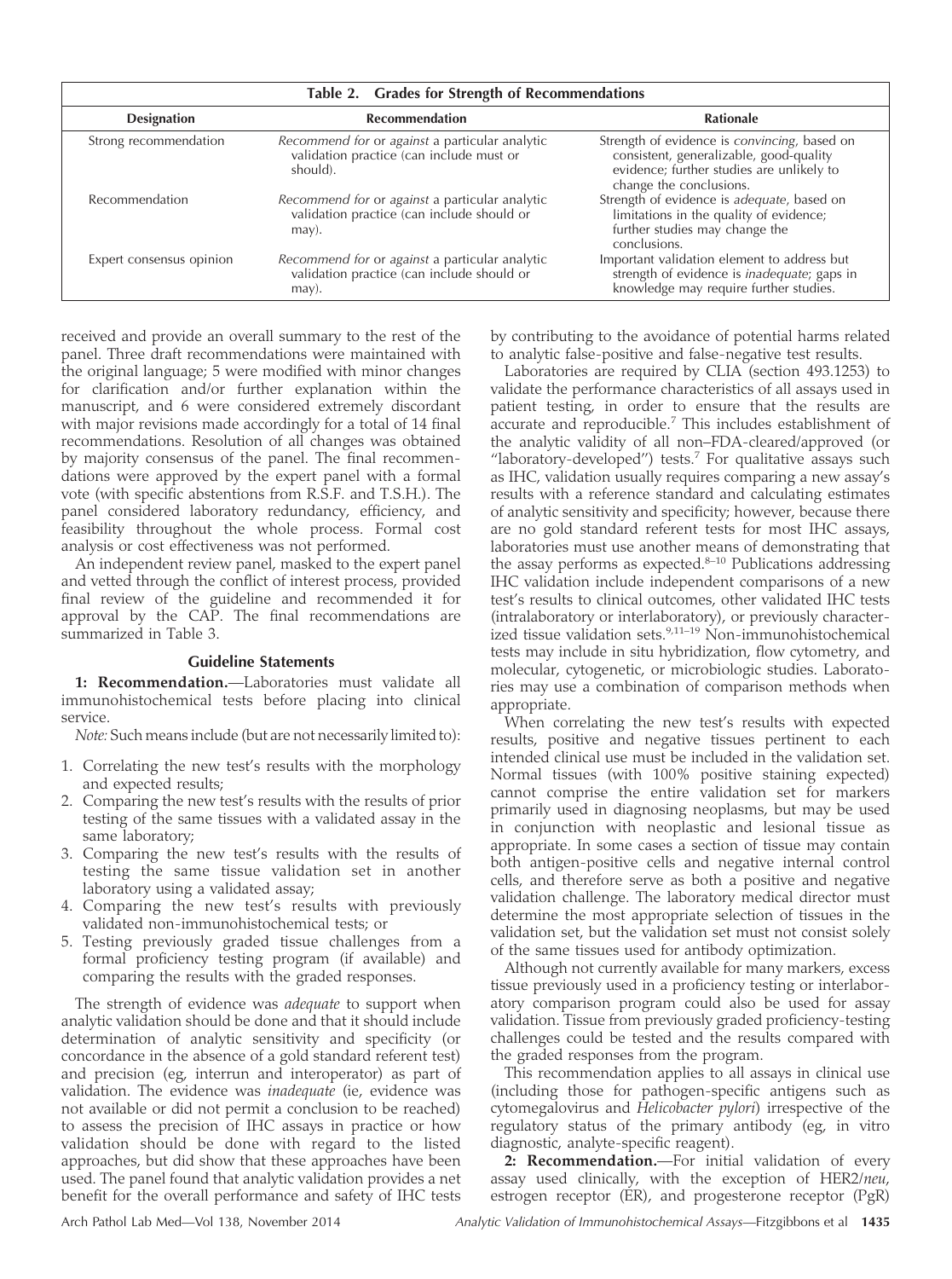| <b>Guideline Statements and Strength of Recommendations</b><br>Table 3.                                                                                                                                       |                                      |
|---------------------------------------------------------------------------------------------------------------------------------------------------------------------------------------------------------------|--------------------------------------|
| <b>Guideline Statement</b>                                                                                                                                                                                    | Strength of<br><b>Recommendation</b> |
| 1. Laboratories must validate all IHC tests before placing into clinical service.                                                                                                                             | Recommendation                       |
| <i>Note:</i> Such means include (but are not necessarily limited to):<br>Correlating the new test's results with the morphology and expected results;                                                         |                                      |
| Comparing the new test's results with the results of prior testing of the same tissues with a                                                                                                                 |                                      |
| validated assay in the same laboratory;                                                                                                                                                                       |                                      |
| Comparing the new test's results with the results of testing the same tissue validation set in                                                                                                                |                                      |
| another laboratory using a validated assay;<br>Comparing the new test's results with previously validated non-immunohistochemical tests; or                                                                   |                                      |
| Testing previously graded tissue challenges from a formal proficiency testing program (if                                                                                                                     |                                      |
| available) and comparing the results with the graded responses.                                                                                                                                               |                                      |
| 2. For initial validation of every assay used clinically, with the exception of HER2/neu, ER, and PgR                                                                                                         | Recommendation                       |
| (for which established validation guidelines already exist), laboratories should achieve at least<br>90% overall concordance between the new test and the comparator test or expected results. If             |                                      |
| concordance is less than 90%, laboratories need to investigate the cause of low concordance.                                                                                                                  |                                      |
| 3. For initial analytic validation of nonpredictive factor assays, laboratories should test a minimum of                                                                                                      | Expert consensus opinion             |
| 10 positive and 10 negative tissues. When the laboratory medical director determines that fewer                                                                                                               |                                      |
| than 20 validation cases are sufficient for a specific marker (eg, rare antigen), the rationale for that<br>decision needs to be documented.                                                                  |                                      |
| Note: The validation set should include high and low expressors for positive cases when                                                                                                                       |                                      |
| appropriate and should span the expected range of clinical results (expression levels) for                                                                                                                    |                                      |
| markers that are reported quantitatively.                                                                                                                                                                     |                                      |
| 4. For initial analytic validation of all laboratory-developed predictive marker assays (with the                                                                                                             | Expert consensus opinion             |
| exception of HER2/neu, ER, and PgR), laboratories should test a minimum of 20 positive and 20<br>negative tissues. When the laboratory medical director determines that fewer than 40 validation              |                                      |
| tissues are sufficient for a specific marker, the rationale for that decision needs to be documented.                                                                                                         |                                      |
| Note: Positive cases in the validation set should span the expected range of clinical results                                                                                                                 |                                      |
| (expression levels). This recommendation does not apply to any marker for which a separate                                                                                                                    |                                      |
| validation guideline already exists.<br>5. For a marker with both predictive and nonpredictive applications, laboratories should validate it as                                                               | Recommendation                       |
| a predictive marker if it is used as such.                                                                                                                                                                    |                                      |
| 6. When possible, laboratories should use validation tissues that have been processed by using the                                                                                                            | Recommendation                       |
| same fixative and processing methods as cases that will be tested clinically.                                                                                                                                 |                                      |
| 7. If IHC is regularly done on cytologic specimens that are not processed in the same manner as the<br>tissues used for assay validation (eg, alcohol-fixed cell blocks, air-dried smears, formalin-postfixed | Expert consensus opinion             |
| specimens), laboratories should test a sufficient number of such cases to ensure that assays                                                                                                                  |                                      |
| consistently achieve expected results. The laboratory medical director is responsible for                                                                                                                     |                                      |
| determining the number of positive and negative cases and the number of predictive and                                                                                                                        |                                      |
| nonpredictive markers to test.<br>8. If IHC is regularly done on decalcified tissues, laboratories should test a sufficient number of such                                                                    | Expert consensus opinion             |
| tissues to ensure that assays consistently achieve expected results. The laboratory medical director                                                                                                          |                                      |
| is responsible for determining the number of positive and negative tissues and the number of                                                                                                                  |                                      |
| predictive and nonpredictive markers to test.<br>9. Laboratories may use whole sections, TMAs, and/or MTBs in their validation sets as appropriate.                                                           | Recommendation                       |
| Whole sections should be used if TMAs/MTBs are not appropriate for the targeted antigen or if the                                                                                                             |                                      |
| laboratory medical director cannot confirm that the fixation and processing of TMAs/ MTBs is                                                                                                                  |                                      |
| similar to clinical specimens.                                                                                                                                                                                |                                      |
| 10. When a new reagent lot is placed into clinical service for an existing validated assay, laboratories<br>should confirm the assay's performance with at least 1 known positive case and 1 known negative   | Expert consensus opinion             |
| case.                                                                                                                                                                                                         |                                      |
| 11. Laboratories should confirm assay performance with at least 2 known positive and 2 known                                                                                                                  | Expert consensus opinion             |
| negative cases when an existing validated assay has changed in any one of the following ways:                                                                                                                 |                                      |
| Antibody dilution;<br>Antibody vendor (same clone);                                                                                                                                                           |                                      |
| Incubation or retrieval times (same method).                                                                                                                                                                  |                                      |
| 12. Laboratories should confirm assay performance by testing a sufficient number of cases to ensure                                                                                                           | Expert consensus opinion             |
| that assays consistently achieve expected results when any of the following have changed:                                                                                                                     |                                      |
| Fixative type;<br>Antigen retrieval method (eg, change in pH, different buffer, different heat platform);                                                                                                     |                                      |
| Antigen detection system;                                                                                                                                                                                     |                                      |
| Tissue processing or testing equipment;                                                                                                                                                                       |                                      |
| Environmental conditions of testing (eg, laboratory relocation);                                                                                                                                              |                                      |
| Laboratory water supply.<br>The laboratory medical director is responsible for determining how many predictive and                                                                                            |                                      |
| nonpredictive markers and how many positive and negative tissues to test.                                                                                                                                     |                                      |
| 13. Laboratories should run a full revalidation (equivalent to initial analytic validation) when the                                                                                                          | Expert consensus opinion             |
| antibody clone is changed for an existing validated assay.                                                                                                                                                    |                                      |
| 14. The laboratory must document all validations and verifications in compliance with regulatory and<br>accreditation requirements.                                                                           | Expert consensus opinion             |

Abbreviations: ER, estrogen receptor; IHC, immunohistochemistry; MTBs, multitissue blocks; PgR, progesterone receptor; TMAs, tissue microarrays.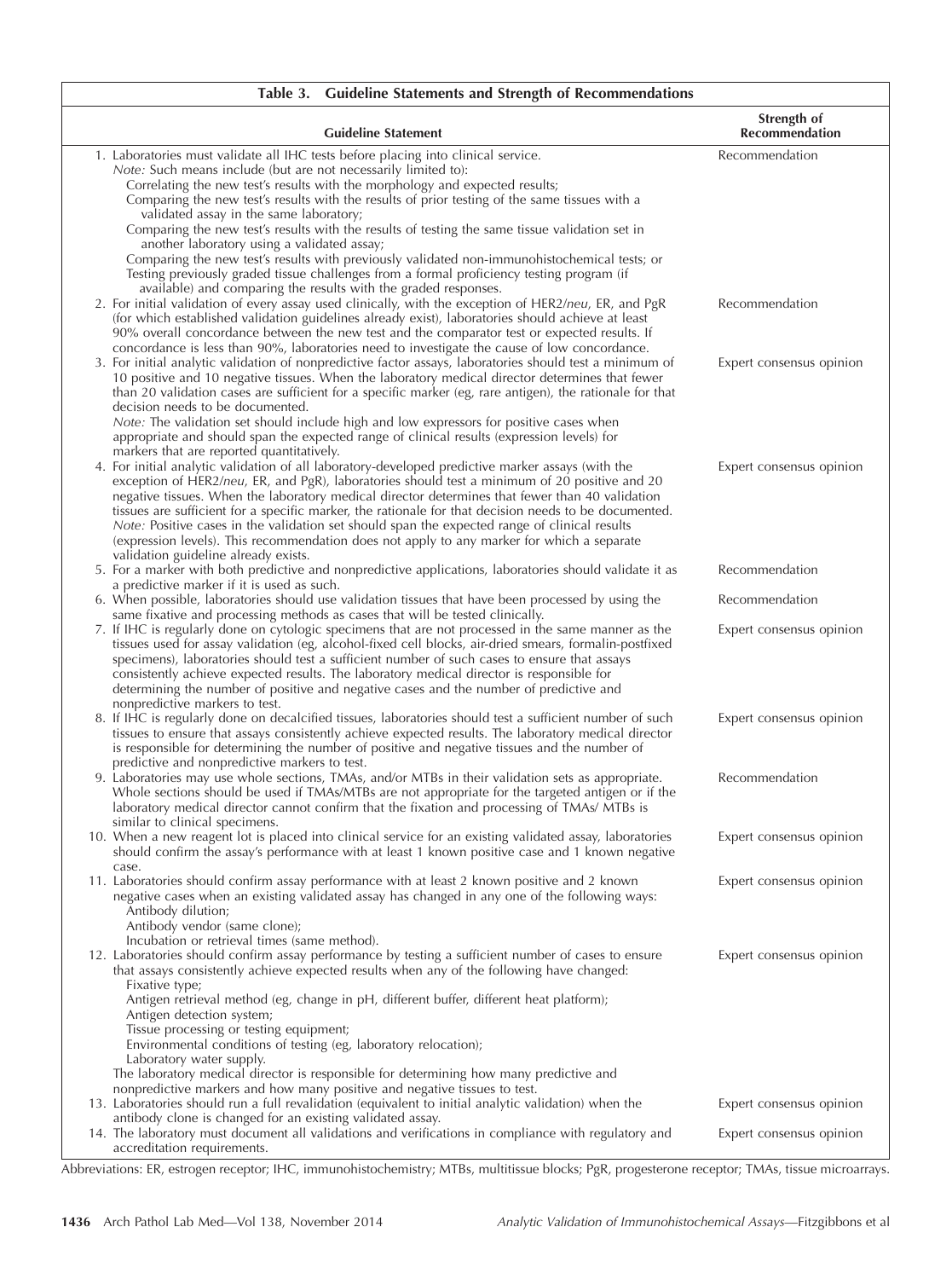(for which established validation guidelines already exist), laboratories should achieve at least 90% overall concordance between the new test and the comparator test or expected results. If concordance is less than 90%, laboratories need to investigate the cause of low concordance.

Strength of evidence was adequate to support a 90% (versus 95%) overall concordance benchmark for analytic validation of IHC tests (excepting HER2/neu, ER, PgR).

Supporting evidence for this recommendation is obtained from published IHC validation studies, method comparisons, and proficiency testing or interlaboratory comparisons. Examples include the following:

- 1. Median overall concordance in a 2-year interlaboratory comparison of CD117 IHC and target results was  $87.6\%$ <sup>20</sup>
- 2. Median overall concordance in 5 comparisons of different HER2/neu IHC tests was 89.0% (range, 74%– 92%), with 2 of 5 studies greater than 90% concordant.13–16,19
- 3. Median overall concordance in 5 comparisons of HER2/ neu IHC tests to HER2/neu in situ hybridization tests was 88.2% (range, 66%–94%), with 2 of 5 comparisons greater than 90% concordant.17,20–22
- 4. Median overall concordance in 6 comparisons of IHC tests (PTEN [phosphatase and tensin homologue deleted on chromosome 10], ER, PR, HER2/neu, MPT64, p16) to alternative referent tests (eg, RNA expression, clinical diagnosis) was 91.4% (range, 74%–99%), with 3 of 6 studies greater than 90% concordant.<sup>12,17,21-23</sup>

Summary concordance estimates (using a random effects model) provided similar concordance estimates, but heterogeneity was high ( $I^2 > 75\%$  in all cases;  $P < .001$ ) and could not be explained by analysis of selected covariates (eg, tissue type, antibody, study quality grade). The number of studies was too small to allow analysis of the many possible covariates.

These data illustrate the challenge of achieving an overall concordance of 95%, even in large studies of IHC tests with guidance recommending stringent protocol standards (ie, HER2/neu, ER, PgR).<sup>10,24–26</sup> Overall concordance of 90% was achieved in nearly half of the above analyzed comparisons, all of which were subject to many sources of variation (eg, sample type; ischemic time; fixation, antigen retrieval, and staining protocols; scoring). Therefore, laboratory validation studies designed to minimize differences in such variables would have a higher probability of meeting a 90% concordance benchmark.

If the overall concordance estimate in an assay validation study is less than 90%, laboratories should calculate positive and negative concordance rates as well as the discordance (using the McNemar test when sample size is appropriate) to help investigate the cause of low concordance. The McNemar test assesses the significance of the difference between the discordant results (false positives and negatives) in a  $2 \times 2$  contingency table. Refer to the supplemental digital content for more information and link to available resources.

3: Expert Consensus Opinion.—For initial analytic validation of nonpredictive factor assays, laboratories should test a minimum of 10 positive and 10 negative tissues. When the laboratory medical director determines that fewer than 20 validation cases are sufficient for a specific marker (eg,

rare antigen), the rationale for that decision needs to be documented.

Note: The validation set should include high and low expressors for positive cases when appropriate and should span the expected range of clinical results (expression levels) for markers that are reported quantitatively.

Strength of evidence was *inadequate* to support the recommended number of validation samples, but was adequate to support distinguishing nonpredictive from predictive IHC tests and using different numbers of validation samples for each.

A key criterion for determining the number of samples needed to validate an IHC assay is the test's intended use: whether it is used alone or as part of a test panel and interpreted only in the context of other morphologic and clinical data (most nonpredictive markers) or as a standalone test reported to physicians as independent diagnostic information that may directly determine treatment (most predictive markers and selected pathogen-specific assays, such as viral antigens in transplant patients), for which the risk of an incorrect result must be minimized.5,8,27 Some tests can fall into both categories. Other criteria for determining the number of validation samples include the complexity of interpretation (ie, multiple test outcomes and result categories require more samples) and the number and range of control materials available.<sup>8</sup> For example, an IHC test with 3 or more result categories would require a larger number of samples to ensure validation than one interpreted only as positive or negative.<sup>8</sup>

Validity in laboratory practice must be based on objective observations. The most practical objective guidance for determining the size of a validation set is statistical analysis. Not surprisingly, the more samples that are run in a validation set, the higher the likelihood that the concordance estimate reflects the test's ''true'' concordance; increasing the number of samples in a validation set increases the confidence that the assay performs as expected. Table 4 illustrates overall concordance estimates with 95% confidence interval (CI) for 10 and 20 sample validation sets with 0 to 2 observed discordant results.

Using a 10-sample validation set, the overall concordance estimate (ie, the level of agreement between 2 tests) reaches the 90% concordance benchmark with only 1 discordant result. This concordance estimate has a 95% CI (the range of values that has a 95% chance of including the "true" concordance) of 57% to 100%. Using a 20-sample validation set, overall concordance meets the 90% benchmark with 2 or fewer discordant results and a 95% CI of 69% to 98%.

Both the "true" concordance and the number of validation samples have an impact on the probability that a test will reach or exceed the overall concordance benchmark of 90%. For example, if the 95% concordance estimate (1 discordant result) in the 20-sample validation set is a "true" representation of the relationship between the 2 tests, the probability of achieving the 90% benchmark would be very high (92%). The probability of achieving the benchmark if the 90% concordance estimate in the 20-sample set is a ''true'' representation would be 68% (Stat Trek Binomial Calculator, http://stattrek.com/online-calculator/binomial.aspx; accessed November 7, 2013).<sup>28</sup>

With this in mind, the panel determined that use of 10 samples (5 negative and  $5$  positive) in a validation set for a nonpredictive marker assay provides unacceptably broad CIs with either 100% (CI, 68%–100%) or 90% (CI, 57%– 100%) concordance estimates. For predictive markers,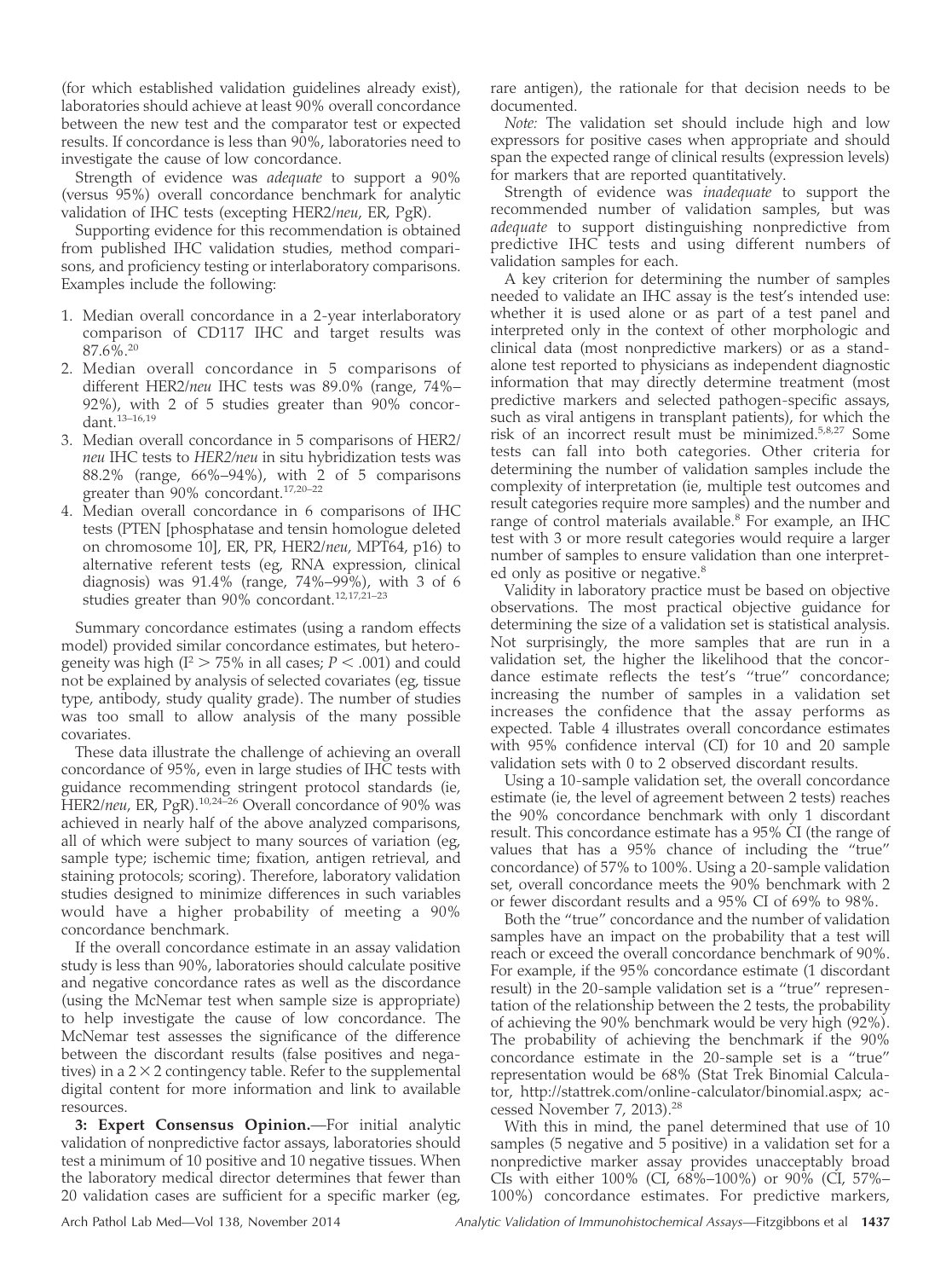|          |                                  | Table 4. Validation Using 10- and 20-Tissue Validation Sets Against a 90% Concordance Benchmark |                            |
|----------|----------------------------------|-------------------------------------------------------------------------------------------------|----------------------------|
|          | Concordance Estimate, % (95% CI) |                                                                                                 |                            |
| No.      | 0 Discordant                     | 1 Discordant                                                                                    | 2 Discordant               |
| 10<br>20 | $100(68-100)$<br>$100(81-100)$   | $90(57-100)$<br>$95(75-100)$                                                                    | $80(48-95)$<br>$90(69-98)$ |

Abbreviations: CI, confidence interval; No., number of validation tissues.

however, the critical relationship between the antibody/ testing method and the actual presence of the target analyte for purposes of guiding specific therapeutic intervention or predicting treatment response requires an even higher level of confidence (see recommendation No. 4).

Although analytic assay validation principles are independent of the frequency of testing or the availability of appropriate validation samples, the panel recognized that it may be difficult for some laboratories to obtain the recommended minimum number of positive validation specimens for rare antigens. Working with other laboratories to pool positive cases or using validation sets prepared by other laboratories may allow laboratories to meet this recommendation.

The laboratory medical director is ultimately responsible for demonstrating the validity of each assay and in selected instances may determine that a validation set smaller than 20 samples is sufficient. In such cases, the medical director must also provide and document an objective rationale for this determination.

For validation results that do not meet the 90% standard, the medical director will be responsible for determining both the basis for this result and the appropriate mitigation (testing of additional tissues, change in test conditions, or use of a different antibody). In general, assays that cannot be validated against this standard should not be used in clinical practice.

Some nonpredictive markers are reported quantitatively. Examples include, but are not limited to, immunoglobulin G4 (IgG4) in sclerosing inflammatory disorders, activated caspase 3 or Microtubule-associated protein 1 light chain 3 in ischemia or sepsis, and Phosphohistone H3 as a surrogate of mitotic figure count. For such markers, we recommend that the validation set include high and low expressors to ensure test accuracy over the analytic range.

4: Expert Consensus Opinion.-- For initial analytic validation of all laboratory-developed predictive marker assays (with the exception of HER2/neu, ER, and PgR), laboratories should test a minimum of 20 positive and 20 negative cases. When the laboratory medical director determines that fewer than 40 validation cases are sufficient for a specific marker, the rationale for that decision needs to be documented.

Note: Positive cases in the validation set should span the expected range of clinical results (expression levels). This recommendation does not apply to any marker for which a separate validation guideline already exists.

Strength of evidence was inadequate to support the recommended number of validation samples, but was adequate to support distinguishing nonpredictive from predictive IHC tests and using different numbers of validation samples for each.

The statistical argument is updated here for predictive factor assays. Table 5 provides overall concordance estimates with 95% CIs for a 40-tissue validation set and for a

20-tissue set for those who will compute positive and negative concordance estimates.

Using a 40-sample validation set, the overall concordance estimates meet the 90% benchmark with 4 or fewer discordances. The ''true'' concordance between the 2 assays has only a 5% chance of falling outside the 95% CIs of the concordance estimates, and can be lower or higher than the estimate. If the 95% to 100% concordance estimates for the 40-sample validation set are a ''true'' representation of the relationship between the 2 tests, the validation results would meet the benchmark more than 95% of the time with 0 to 2 observed discordant results. The probabilities of meeting the benchmark if the 92.5% or 90% concordance estimates are a ''true'' representation would be 82% (approximation) and 63%, respectively (Binomial Calculator, Stat Trek; http://stattrek.com/).

In a 40-sample validation that does not meet the benchmark, analyses such as the McNemar test may help determine whether an observed difference in the offdiagonal represents a significant bias between the new and referent tests. Table 6 provides an example. In this case, the  $\kappa$  statistic showed "substantial" agreement, but the overall concordance estimate (87.5%) missed the benchmark by a small margin. The positive concordance of 75% suggests false negatives could be occurring in the new test, but the McNemar test is not significant, indicating that the 5 discordant results all in a single cell could have happened by chance.

Some laboratories may choose to validate predictive tests with tissue sets larger than the recommended minimum. For validation sets of 80 samples or more, the McNemar test is more useful in documenting whether observed differences/ biases between the tests are significant. For example, for an 80-tissue validation set in which the numbers in each of the 4 cells in Table 6 are doubled, the McNemar result for 10 to 0 asymmetry on the off-diagonal would be significant ( $P =$ .004).

For validation results that do not meet the 90% standard, the laboratory medical director will be responsible for determining both the basis for this result and the appropriate mitigation (testing of additional tissues, change in test conditions).

**5: Recommendation.**—For a marker with both predictive and nonpredictive applications, laboratories should validate it as a predictive marker if it is used as such.

Strength of evidence was adequate to support the use of the higher validation standard (eg, number of samples) in the case of a marker with both nonpredictive and predictive intended uses.

Immunohistochemical assays have a variety of clinical applications including cell, tissue, or microbiologic identification, tumor diagnosis and prognosis, genetic and cancer risk assessment, and prediction of response to targeted therapies (predictive markers).

Although most IHC assays are interpretable only within the context of the clinical and histologic evaluation of the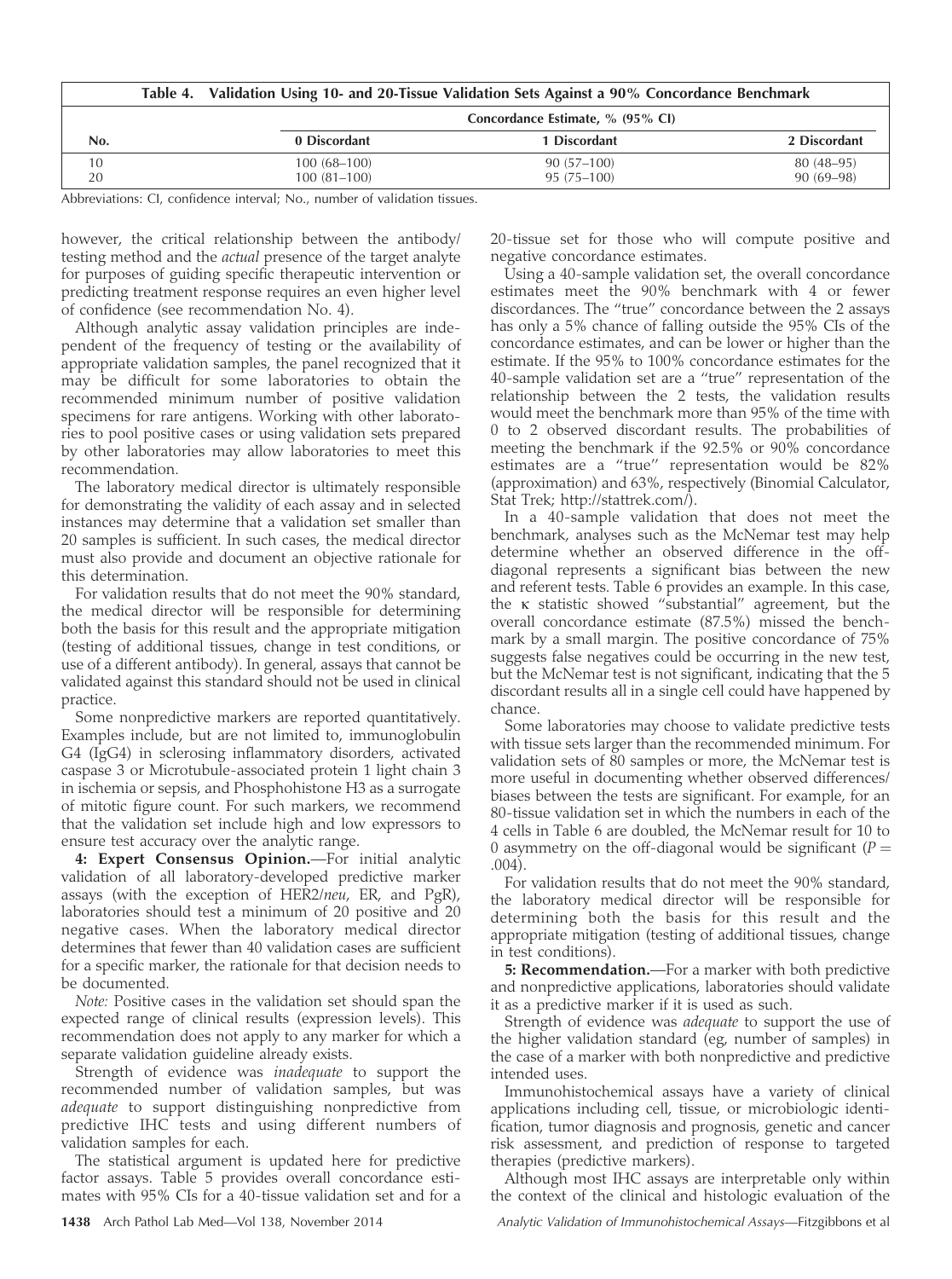| Table 5. Validation Using a 40-Tissue Validation Set (20 Positive and 20 Negative)<br>Against a 90% Concordance Benchmark |                                |                                |                           |                              |                            |
|---------------------------------------------------------------------------------------------------------------------------|--------------------------------|--------------------------------|---------------------------|------------------------------|----------------------------|
| Concordance Estimate, % (95% CI)                                                                                          |                                |                                |                           |                              |                            |
| No.                                                                                                                       | 0 Discordant                   | 1 Discordant                   | 2 Discordant              | 3 Discordant                 | 4 Discordant               |
| 20<br>40                                                                                                                  | $100(81-100)$<br>$100(90-100)$ | $95(75-100)$<br>$97.5(86-100)$ | $90(69-98)$<br>95 (83–99) | $85(63-96)$<br>$92.5(79-98)$ | $80(58-92)$<br>$90(76-97)$ |

Abbreviations: CI, confidence interval; No., number of validation tissues.

specific case, the results of predictive factor testing often directly influence how patients are managed. Some IHC assays are used for more than 1 purpose—the same antigen may be assessed to determine a patient's eligibility for a targeted therapy as well as part of a panel in determining tumor type.

Assay validation procedures must take into account the test's intended uses. When a marker will be used in both predictive and nonpredictive applications, assay validation should follow the recommendation for predictive markers because of its greater stringency.

When assessing the analytic validity of a predictive marker, cases should be selected to ensure that the new assay is concordant with its comparator over the expected range of clinical results. When validating the same marker for nonpredictive uses, cases should be selected to ensure that the test has acceptable concordance. Assays, such as ER or CD117 (c-KIT), that have been optimized to detect low levels of antigen for predictive uses could have high falsepositive results (low negative concordance) when used as a lineage marker. Laboratories may choose to perform separate validations for the marker's predictive and nonpredictive applications.

6: Recommendation.—When possible, laboratories should use validation tissues that have been processed with the same fixative and processing methods as cases that will be tested clinically.

Strength of evidence was *inadequate* to address the influence of fixation, the type of decalcification solution, the time in decalcification solution, or validation tissues processed in another laboratory on analytic validation; however, the strength of evidence was adequate to support that laboratories should, whenever possible, use the same fixative and processing methods as cases tested clinically, in order to validate using representative specimens.

Fixative type, fixation time, tissue processing, and other preanalytic variables significantly affect the performance characteristics of IHC assays. To reduce the risk of falsenegative and false-positive comparisons, validation materials should be handled in a manner similar to clinical specimens. Reference laboratories that test tissues from outside facilities usually cannot control differences in specimen handling and processing but should consider such differences when interpreting results.

Key criteria in grading the quality and strength of evidence for analytic validation include the internal validity of the studies and the consistency and generalizability of the results.6,29 To generalize the laboratory's analytic validation results, the tissues included in a validation set must be representative of the specimens received in routine practice and must provide a representative range of expression intensities and patterns.

Although it is ideal if validation materials are identical to patient test specimens (eg, formalin-fixed tissue sections;

cell blocks from cytologic specimens initially fixed in alcohol; decalcified tissues), it is generally not practical to maintain complete validation sets specific for all possible specimen types, fixatives, and times in decalcification solution. It is reasonable for laboratories to test a selected panel of common markers to show that specimens of different type or processed differently exhibit equivalent immunoreactivity (LAP checklist ANP.22550).3

Note that there have been reports of false-positive and false-negative reactions for some markers after alcohol fixation. Although there are currently few data on this subject and more evidence is needed, the laboratory medical director should consider this possibility when selecting markers for the panel.

7: Expert Consensus Opinion.—If IHC is regularly done on cytologic specimens that are not processed in the same manner as the tissues used for assay validation (eg, alcoholfixed cell blocks, air-dried smears, formalin-postfixed specimens), laboratories should test a sufficient number of such cases to ensure that assays consistently achieve expected results. The laboratory medical director is responsible for determining the number of positive and negative cases and the number of predictive and nonpredictive markers to test.

The strength of evidence was inadequate to address the criteria and number of samples needed for validation with cytology specimens.

Laboratories typically optimize and validate their IHC assays by using formalin-fixed, paraffin-embedded tissues but may use cytologic specimens in some circumstances; however, cytologic specimens usually have different fixation and processing methods and these factors may have unknown effects on IHC test results. Although separate validation of all markers on all potential cytologic specimens is generally not feasible, laboratories should determine

| Table 6. $2 \times 2$ Contingency Table of a 40-Tissue<br>Validation Set That Did Not Meet the Benchmark<br>With Associated Statistical Tests <sup>a-c</sup> |                        |                  |       |
|--------------------------------------------------------------------------------------------------------------------------------------------------------------|------------------------|------------------|-------|
|                                                                                                                                                              | <b>Comparator Test</b> |                  |       |
| New Test                                                                                                                                                     | <b>Positive</b>        | <b>Negative</b>  | Total |
| Positive                                                                                                                                                     | 15                     | $\left( \right)$ | 15    |
| Negative                                                                                                                                                     |                        | 20               | 25    |

Total 20 20 40 Overall concordance: 35 of  $40 = 87.5\%$  (does not meet 90%) benchmark); positive concordance: 15 of  $20 = 75\%$ ; negative concordance: 20 of  $20 = 100\%$ .

<sup>&</sup>lt;sup>b</sup> **k**: 0.75; McNemar test:  $P = .13$ .<br>
<sup>c</sup> The **k** statistic shows "substantial" agreement, but the overall concordance estimate misses the 90% benchmark. Positive concordance of 75% could suggest that false negatives are occurring in the new test, but the McNemar test is not significant, indicating that the 5 discordant results all in a single cell could have happened by chance.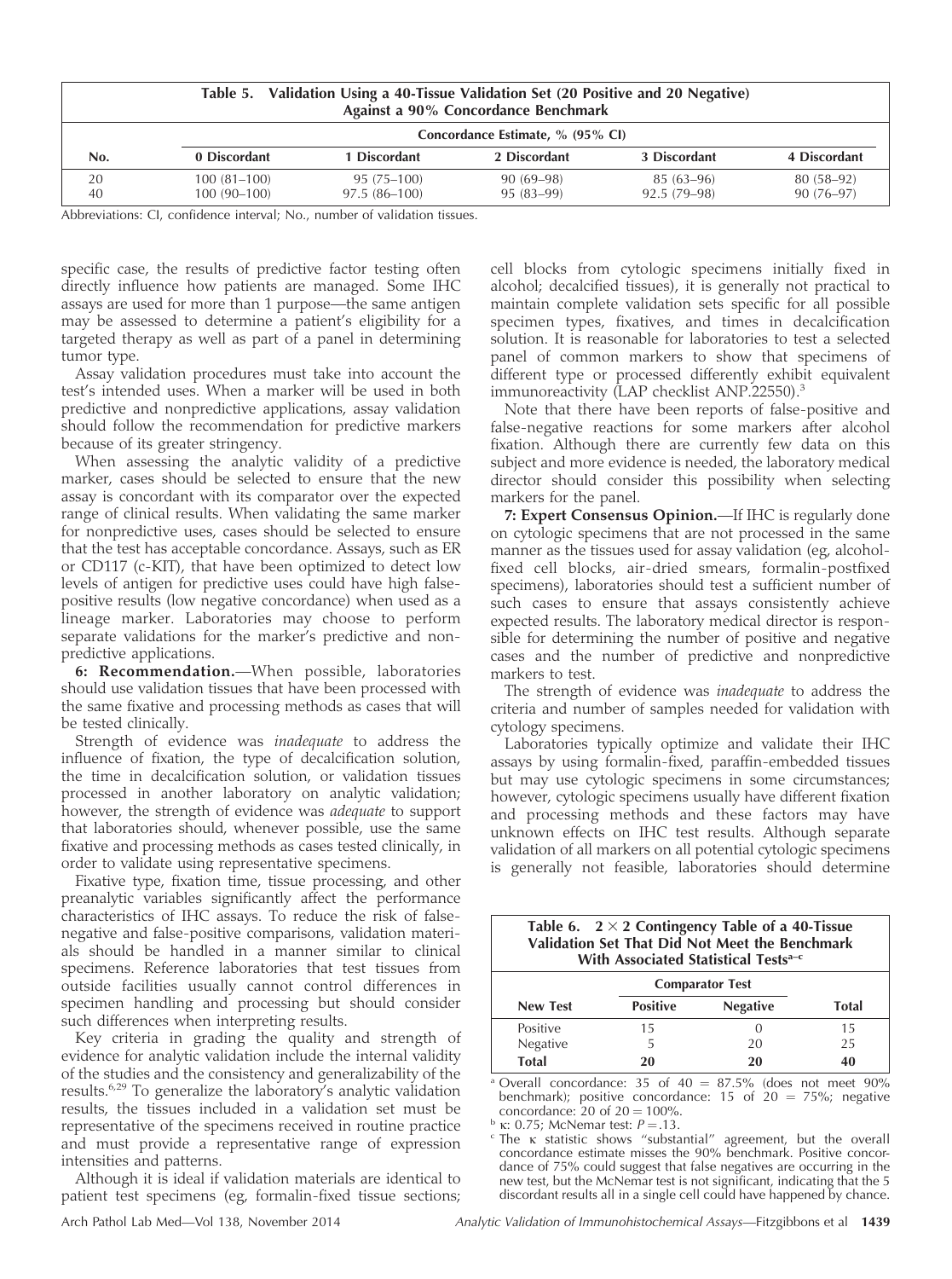whether cytologic specimens have equivalent immunoreactivity to routinely processed, formalin-fixed tissue.

To assess the extent to which differences in cytologic specimen types and processing steps influence IHC test results, laboratories should test a selected set of commonly ordered markers (eg, keratin, CD45, S100, ER) in a set of cytologic specimen types used for IHC staining. The results should be correlated with expected results in routinely processed (control) tissues and with other applicable test results (eg, surgical specimen of primary neoplasm). The laboratory medical director must determine the number of cases and markers to test, bearing in mind the possibility of spurious results in alcohol-fixed materials. This assessment should be repeated when there is a change in cytologic fixative, collection media, sample preparation, or processing.

If an assay has not been fully validated on cytologic specimens, laboratories may include a disclaimer in their report that results should be interpreted with caution.

No primary studies, systematic evidence reviews, or qualitative documents were identified that addressed the specific question regarding the number and type of cytology specimens that are needed in a validation set for a new IHC assay. Studies<sup>30-36</sup> were identified that compared cytology specimens to formalin-fixed tissue sections for ER, PgR, and/or HER2/neu IHC testing. Most concordance estimates were high  $(\geq 90\%)$ , but the studies were small and used different fixatives, fixation times, and cytology specimen types (eg, smears, thin-layer, cell blocks). No two studies could be directly compared.

8: Expert Consensus Opinion.—If IHC is regularly performed on decalcified tissues, laboratories should test a sufficient number of such tissues to ensure that assays consistently achieve expected results. The laboratory medical director is responsible for determining the number of positive and negative tissues and the number of predictive and nonpredictive markers to test.

The strength of evidence was inadequate to address the criteria and number of samples needed for validation with decalcified specimens.

Decalcifying solutions vary in their effects on retention and integrity of nucleic acids and proteins. Results of IHC testing on decalcified specimens are unpredictable because of wide variations in specimen types and sizes, the length of time specimens are held in decalcification solution, and the particular solution(s) used. Although separate validation of all markers on all potential decalcified specimen types is not feasible, laboratories should determine the extent to which their decalcification procedures affect test results, particularly among specimen types that commonly have IHC testing, such as bone marrow biopsy samples.

No primary studies, systematic evidence reviews, or qualitative documents (eg guidelines, consensus meeting reports) were identified that address the specific question regarding the number of decalcified bone marrow specimens from positive and negative cases needed in a validation set for a new IHC assay. Nine articles and documents<sup>25,26,37-43</sup> addressed the potential influence of decalcification as a modifier in the analytic validation process. Some authors26,38–40 report variability in decalcification protocols and in preservation of antigenicity in IHC tests. Two IHC guidelines recommend interpreting IHC results on decalcified samples with caution because of the possibility of antigen (and tissue) loss, but others report good morphology and successful staining with protocols using different fixatives, acid or EDTA decalcification, and paraffin or resin

embedding.<sup>37,40,42,43</sup>Although the evidence was *inadequate*, these observations emphasize the need for a defined protocol and a validation plan that will ensure robust and reproducible IHC results in decalcified specimens.

Compared with other specimens, bone marrow biopsy samples are more consistent in size and in the time needed for decalcification, and are usually subject to standardized processing and decalcification protocols. To assess the influence of their decalcification procedure on IHC test results in bone marrows, laboratories should test a selected set of commonly ordered markers (eg, CD3, CD20, CD138) in a series of cases. The results may be correlated with expected results in routinely processed (control) tissues and with other applicable test results (eg, flow cytometry, IHC testing of lymph node in same patient). The laboratory medical director must determine the number of cases and markers to test. This assessment should be repeated when there is a change in decalcifying solution or fixative type.

For specimen types other than bone marrow samples, laboratories may include a disclaimer in their reports that the assay has not been fully validated on decalcified tissues and that results should be interpreted with caution given the possibility of false negativity on decalcified specimens (LAP checklist ANP.22985).

9: Recommendation.—Laboratories may use whole sections, tissue microarrays (TMAs), and/or multitissue blocks (MTBs) in their validation sets as appropriate. Whole sections should be used if TMAs/MTBs are not appropriate for the targeted antigen or if the laboratory medical director cannot confirm that the fixation and processing of TMAs/ MTBs is similar to clinical specimens.

Strength of evidence was adequate to support TMA usage; however, there are many variables to be considered and thorough validation is needed for each marker. Strength of evidence was inadequate to recommend the routine use of TMA samples.

Whole sections usually provide more antigen-positive cells and negative internal control cells within each section than TMAs/MTBs, but the latter can be designed to contain multiple previously tested positive and negative tissues. This allows for comparison of results in multiple tissues tested with an identical assay protocol and, when properly selected, a cost-effective validation strategy. Because of the small size of each tissue sample, however, TMAs and MTBs may be inappropriate for antigens with limited tissue expression, heterogeneous distribution, or restricted compartmentalization within tissues. The laboratory director must use information from the literature and clinical judgment to determine if TMAs or MTBs are useful for validating a given assay.

Comparisons of overall concordance between IHC assays performed on whole sections and TMAs have been done with at least 9 markers, but primarily with ER, PgR, and HER2/neu.<sup>44-55</sup> Summary estimates of concordance (random effects model) were computed, but heterogeneity was high across the studies ( $I^2 > 75$ ;  $P < .001$ ), and specific sources of heterogeneity could not be identified. Consequently, concordance is reported as ranges and median values for specific markers, all in breast cancer tissues.

Median overall concordance estimates for ER, PgR, and HER2/neu were 95% (range, 84%–99%), 91% (range, 81%– 93%), and 93% (range, 73%–100%), respectively, but concordance estimates in our review only met or exceeded the 90% standard in about two-thirds of cases. Comparisons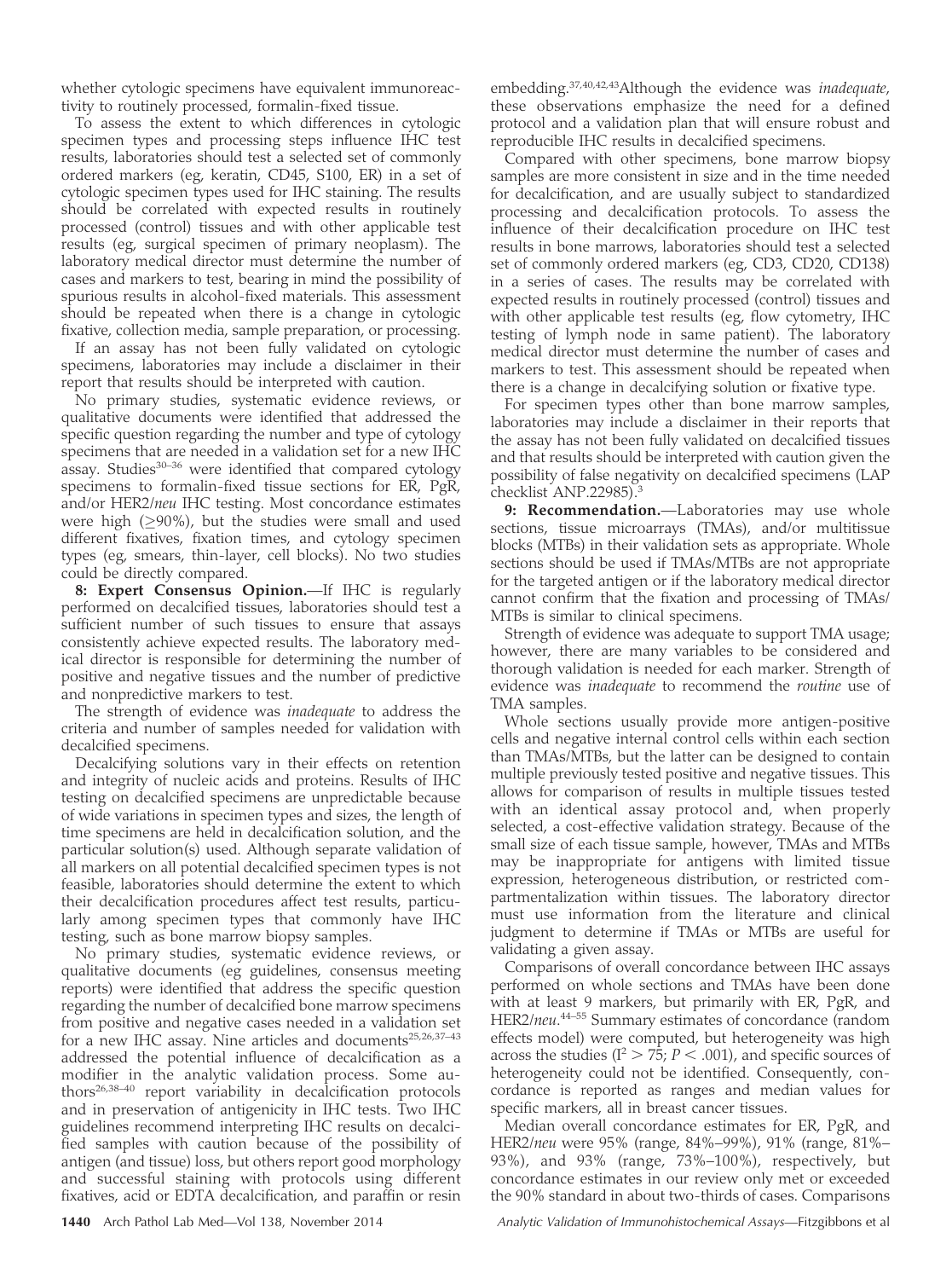of overall concordance for ER and PgR from an earlier systematic review were 97% and 93%, respectively.<sup>52</sup>

10: Expert Consensus Opinion.—When a new reagent lot is placed into clinical service for an existing validated assay, laboratories should confirm the assay's performance with at least 1 known positive case and 1 known negative case.

The strength of evidence was *inadequate* to address conditions requiring assay revalidation and whether revalidation should be the same as initial validation.

Confirmation that assay performance has not changed is necessary when a new lot of primary antibody or antigen retrieval or detection reagent is used. For predictive markers, testing both high and low expressors may be useful. Including a weakly positive sample is recommended when there is a specified cut point for positivity (eg, ER) (LAP checklist COM.30450).<sup>3</sup> Including 2 positive cases (1 weak and 1 strong) should be considered for new reagent lots of predictive marker antibodies.

11: Expert Consensus Opinion.—Laboratories should confirm assay performance with at least 2 known positive and 2 known negative cases when an existing validated assay has changed in any one of the following ways:

- 1. Antibody dilution;
- 2. Antibody vendor (same clone);
- 3. Incubation or retrieval times (same method).

The strength of evidence was *inadequate* to address conditions requiring assay revalidation and whether revalidation should be the same as initial validation.

Confirmation that assay performance has not changed is necessary when there are minor changes to the assay method. Public comments received on this recommendation were more contentious than for most other recommendations. Some argued that these changes fundamentally change the nature of the assay and therefore should require full assay revalidation, while others noted that the number of cases needed to ensure the assay is performing as expected will vary by antibody. The importance of not replacing the pathologist's judgment with arbitrary minimum numbers was also stressed. From the comments received, the panel concluded that re-assessing assays with at least 2 positive and 2 negative cases was a reasonable compromise in ensuring assay performance and provides the laboratory medical director flexibility to increase the number as needed.

For predictive markers, laboratories testing both high and low expressors may be useful. Including weakly positive samples is recommended when there is a specified cut point for positivity (eg, ER). Major changes in antibody dilution or incubation times (as defined by the laboratory) may warrant testing more than 2 negative and 2 positive cases.

12: Expert Consensus Opinion.—Laboratories should confirm assay performance by testing a sufficient number of cases to ensure that assays consistently achieve expected results when any of the following have changed:

- 1. Fixative type;
- 2. Antigen retrieval method (eg, change in pH, different buffer, different heat platform);
- 3. Antigen detection system;
- 4. Tissue processing or testing equipment;
- 5. Environmental conditions of testing (eg, laboratory relocation);

6. Laboratory water supply.

The laboratory medical director is responsible for determining the number of positive and negative cases and the number of predictive and nonpredictive markers to test.

The strength of evidence was *inadequate* to address conditions requiring assay revalidation and whether revalidation should be the same as initial validation.

Recommendations 10 and 11 apply to changes in 1 antibody or assay, but this recommendation applies to changes that affect most or all of a laboratory's assays. Full revalidation of every assay in this situation is not practical, but an assessment is needed to ensure that results of testing under new conditions are comparable to the results of prior testing. The laboratory medical director must determine the extent of this testing based on the nature of the change. A representative panel of predictive and nonpredictive markers could be selected to assess the impact of the change. Based on those results, more thorough testing may be needed, particularly for predictive markers, but if results on this panel are acceptable, remaining assays could be verified less rigorously. Markers selected for testing should include those with different immunolocalizations (ie, nuclear, membranous, cytoplasmic) as appropriate for the laboratory.

When feasible, comparing the results of staining after the change with the slides from initial assay validation may help to determine if the intensity of staining has changed. Laboratories are required to verify method performance specifications after an instrument is moved to ensure that the test system was not affected by the relocation process or environmental changes (LAP checklist COM.40000).<sup>3</sup>

13: Expert Consensus Opinion.—Laboratories should run a full revalidation (equivalent to initial analytic validation) when the antibody clone is changed for an existing validated assay.

The strength of evidence was inadequate to address conditions requiring assay revalidation and whether revalidation should be the same as initial validation.

Although a limited re-assessment of assay performance is sufficient when there are minor changes in assay conditions (eg, antibody dilution or incubation time), introduction of a different antibody clone represents a fundamental change to the assay and requires complete revalidation. This is because different antibody clones are raised against different epitopes on the target protein and their performance characteristics may significantly vary. This phenomenon is exemplified by the expression of TTF-1 (thyroid transcription factor 1) in carcinomas other than those of thyroid or pulmonary origin. Multiple studies<sup>56-58</sup> have shown low levels of expression in metastatic and primary colorectal carcinomas, carcinomas of gynecologic origin, and glial neoplasms, using the SPT24 clone. By contrast, the 8G7G3/1 clone is uniformly negative in these tumor types. Similar data exist for CDX2.<sup>59</sup>

14: Expert Consensus Opinion.-The laboratory must document all validations and verifications in compliance with regulatory and accreditation requirements.

For laboratories subject to US regulations, CLIA specifies that ''records of the laboratory's establishment and verification of method performance specifications must be retained for the period of time the test system is in use by the laboratory, but not less than 2 years." $1$  Laboratories accredited by CAP must retain records of method performance specifications while the method is in use and for at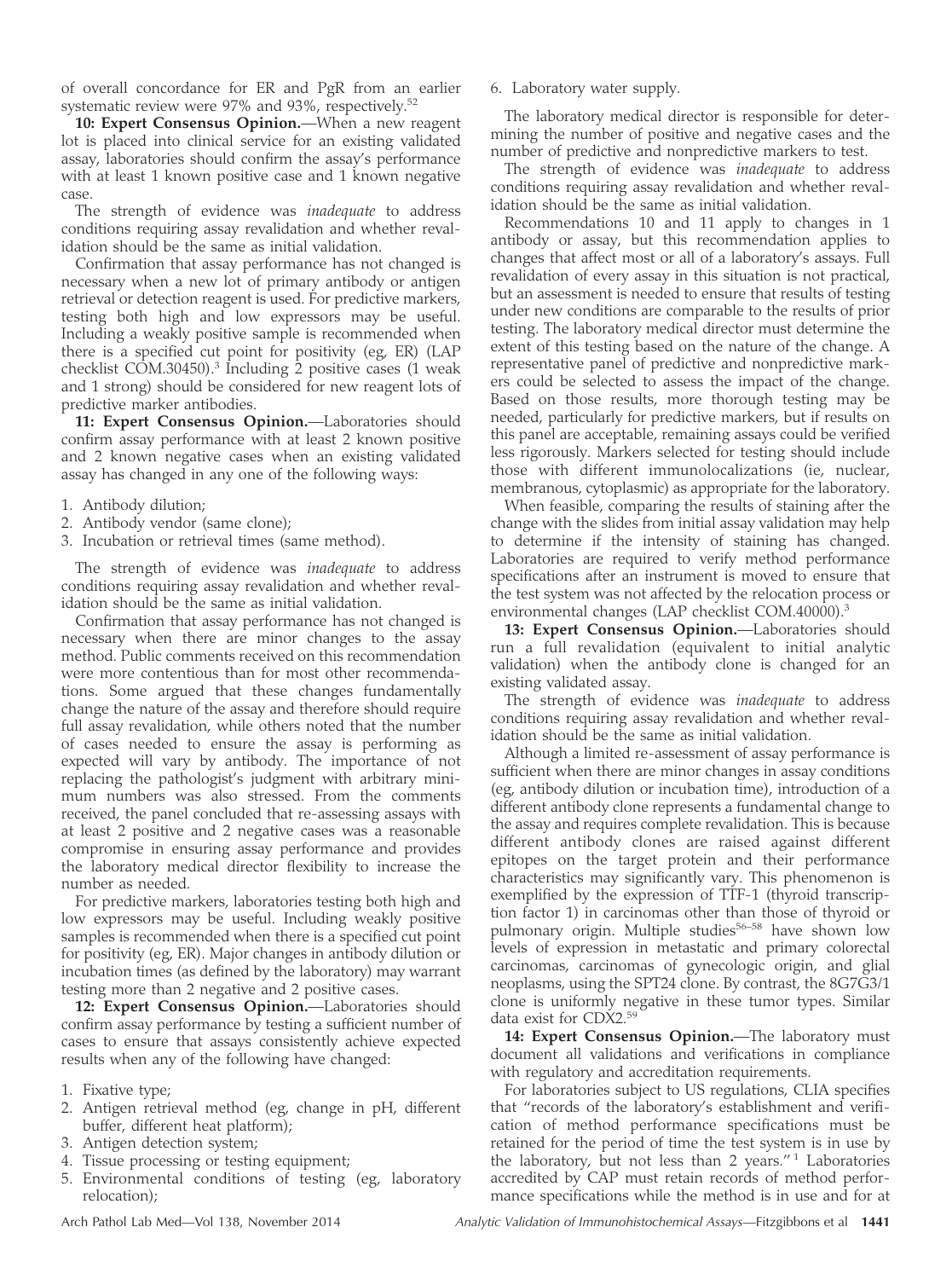least 2 years after discontinuation of the method (LAP checklist COM.40000).<sup>3</sup>

In addition to written procedures that describe their validation and revalidation processes, laboratories should have documentation, signed by the laboratory medical director, of the validation, verification, or revalidation studies and approval of each test for its intended clinical use(s).

Note on Evidence Analysis for Revalidation Recommendations (No.10–No.13).—No objective evidence was identified that addressed requirements for revalidating IHC assays when there are changes to an existing validated assay (eg, new reagent lot, change in antibody dilution, changes in equipment). Refer to the full analysis of key question 6 and key question 7 regarding revalidation in the supplemental digital content for further discussion of the evidence.

#### **CONCLUSION**

Physicians and patients rely on accurate diagnostic and prognostic testing in the clinical laboratory. Established guidelines for validating and revalidating immunohistochemistry tests used on clinical specimens are important in ensuring accuracy, reproducibility, and consistency of test results. The potential harms of false-positive and falsenegative results due to inadequate validation need to be recognized and addressed. This guideline is intended to help laboratories improve the accuracy of testing and reassure clinicians and patients that accepted procedures from evidence-based and expert consensus–based recommendations are being followed. Direction for re-assessing assays when changes have occurred or when results are not as expected is also provided.

We thank the Center advisors Raouf Nakhleh, MD, Sandi Larsen, MBA, MT(ASCP), and John Olsen, MD, as well as advisory panel members Richard W. Brown, MD, Richard N. Eisen, MD, and Hadi Yaziji, MD.

#### References

1. US Department of Health and Human Services. Clinical laboratory improvement amendments of 1988: final rule. Fed Regist. 1992;57(40):7001– 7186. Codified at 42 CFR §1405–494.

2. Immunology Branch, Division of Clinical Laboratory Devices, Office of Device Evaluation. 3.9: Manufacturers' recommendations for verification of IHC performance by the user. In: Guidance for Submission of Immunohistochemistry Applications to the FDA. Center for Devices and Radiological Health, US Food and Drug Administration; 1998. http://www.fda.gov/downloads/MedicalDevices/ DeviceRegulationandGuidance/GuidanceDocuments/ucm094015.pdf. Accessed September 1, 2013.

3. College of American Pathologists. CAP Laboratory accreditation checklists. http://www.cap.org/apps/cap.portal. Accessed September 1, 2013.

4. Hardy LB, Fitzgibbons PL, Goldsmith JD, et al. Immunohistochemistry validation procedures and practices: a College of American Pathologists survey of 727 laboratories. Arch Pathol Lab Med. 2013;137(1):19–25.

5. Nakhleh RE, Grimm EE, Idowu MO, Souers RJ, Fitzgibbons PL. Laboratory compliance with the American Society of Clinical Oncology/College of American Pathologists guidelines for human epidermal growth factor receptor 2 testing: a College of American Pathologists survey of 757 laboratories. Arch Pathol Lab Med. 2010;134(5):728–734.

6. Teutsch SM, Bradley LA, Palomaki GE, et al. The Evaluation of Genomic Applications in Practice and Prevention (EGAPP) Initiative: methods of the EGAPP Working Group. Genet Med. 2009;11(1):3–14.

7. US Department of Health and Human Services. Medicare, Medicaid and CLIA programs: regulations implementing the Clinical Laboratory Improvement Amendments of 1988: final rule. Fed Regist. 1992;57:7002–7186.

8. Clinical Laboratory Standards Institute. Quality assurance for design control and implementation of immunohistochemistry assays: approved guideline, second edition. In: CLSI Document I/LA28-A2. Wayne, PA: Clinical and Laboratory Standards Institute; 2011.

9. Dowsett M, Hanna WM, Kockx M, et al. Standardization of HER2 testing: results of an international proficiency-testing ring study. Mod Pathol. 2007;20(5): 584–591.

10. Wolff AC, Hammond ME, Schwartz JN, et al. American Society of Clinical Oncology/College of American Pathologists guideline recommendations for human epidermal growth factor receptor 2 testing in breast cancer. Arch Pathol Lab Med. 2007;131(1):18–43.

11. Allred DC, Carlson RW, Berry DA, et al. NCCN Task Force report: estrogen receptor and progesterone receptor testing in breast cancer by immunohistochemistry. J Natl Compr Canc Netw [quiz in J Natl Compr Canc Netw. 2009; 7(suppl 6):S22–S23]. 2009;7(suppl 6):S1–S21.

12. Baba K, Dyrhol-Riise AM, Sviland L, et al. Rapid and specific diagnosis of tuberculous pleuritis with immunohistochemistry by detecting Mycobacterium tuberculosis complex specific antigen MPT64 in patients from a HIV endemic area. Appl Immunohistochem Mol Morphol. 2008;16(6):554–561.

13. Boers JE, Meeuwissen H, Methorst N. HER2 status in gastro-oesophageal adenocarcinomas assessed by two rabbit monoclonal antibodies (SP3 and 4B5) and two in situ hybridization methods (FISH and SISH). Histopathology. 2011; 58(3):383–394.

14. Mayr D, Heim S, Werhan C, Zeindl-Eberhart E, Kirchner T. Comprehensive immunohistochemical analysis of Her-2/neu oncoprotein overexpression in breast cancer: HercepTest (Dako) for manual testing and Her-2/neuTest 4B5 (Ventana) for Ventana BenchMark automatic staining system with correlation to results of fluorescence in situ hybridization (FISH). Virchows Arch. 2009;454(3): 241–248.

15. Moelans CB, Kibbelaar RE, van den Heuvel MC, Castigliego D, de Weger RA, van Diest PJ. Validation of a fully automated HER2 staining kit in breast cancer. Cell Oncol. 2010;32(1–2):149–155.

16. O'Grady A, Allen D, Happerfield L, et al. An immunohistochemical and fluorescence in situ hybridization-based comparison between the Oracle HER2 Bond Immunohistochemical System, Dako HercepTest, and Vysis PathVysion HER2 FISH using both commercially validated and modified ASCO/CAP and United Kingdom HER2 IHC scoring guidelines. Appl Immunohistochem Mol Morphol. 2010;18(6):489–493.

17. Phillips T, Murray G, Wakamiya K, et al. Development of standard estrogen and progesterone receptor immunohistochemical assays for selection of patients for antihormonal therapy. Appl Immunohistochem Mol Morphol. 2007;15(3): 325–331.

18. Rhodes A, Jasani B, Anderson E, Dodson AR, Balaton AJ. Evaluation of HER-2/neu immunohistochemical assay sensitivity and scoring on formalin-fixed and paraffin-processed cell lines and breast tumors: a comparative study involving results from laboratories in 21 countries. Am J Clin Pathol. 2002; 118(3):408–417.

19. van der Vegt B, de Bock GH, Bart J, Zwartjes NG, Wesseling J. Validation of the 4B5 rabbit monoclonal antibody in determining Her2/neu status in breast cancer. Mod Pathol. 2009;22(7):879–886.

20. Dorfman DM, Bui MM, Tubbs RR, et al. The CD117 immunohistochemistry tissue microarray survey for quality assurance and interlaboratory comparison: a College of American Pathologists Cell Markers Committee study. Arch Pathol Lab Med. 2006;130(6):779–782.

21. Jordan RC, Lingen MW, Perez-Ordonez B, et al. Validation of methods for oropharyngeal cancer HPV status determination in US cooperative group trials. Am J Surg Pathol. 2012;36(7):945–954.

22. Lotan TL, Gurel B, Sutcliffe S, et al. PTEN protein loss by immunostaining: analytic validation and prognostic indicator for a high risk surgical cohort of prostate cancer patients. Clin Cancer Res. 2011;17(20):6563–6573.

23. Lehmann-Che J, Amira-Bouhidel F, Turpin E, et al. Immunohistochemical and molecular analyses of HER2 status in breast cancers are highly concordant and complementary approaches. Br J Cancer. 2011;104(11):1739–1746.

24. Fitzgibbons PL, Murphy DA, Hammond ME, Allred DC, Valenstein PN. Recommendations for validating estrogen and progesterone receptor immunohistochemistry assays. Arch Pathol Lab Med. 2010;134(6):930–935.

25. Hammond ME, Hayes DF, Dowsett M, et al. American Society of Clinical Oncology/College of American Pathologists guideline recommendations for immunohistochemical testing of estrogen and progesterone receptors in breast cancer. Arch Pathol Lab Med. 2010;134(6):907–922.

26. Torlakovic EE, Naresh K, Kremer M, van der Walt J, Hyjek E, Porwit A. Call for a European programme in external quality assurance for bone marrow immunohistochemistry; report of a European Bone Marrow Working Group pilot study. J Clin Pathol. 2009;62(6):547–551.

27. US Department of Health and Human Services. Medical devices: classification/reclassification of immunochemistry reagents and kits. Fed Regist. 1998;63(106):30132–30142. Codified at 21 CFR §864. Doc. No. 94P–0341.

28. Wolff AC, Hammond EH, Hicks DG, et al. Recommendations for human epidermal growth factor receptor 2 testing in breast cancer: American Society of Clinical Oncology/College of American Pathologists clinical practice guideline update. Arch Pathol Lab Med. 2014;138:241–256. doi:10.5858/arpa. 2013-0953-SA.

29. Sun F, Bruening W, Erinoff E, Schoelles KM. Addressing Challenges in Genetic Test Evaluation: Evaluation Frameworks and Assessment of Analytic Validity. Methods research report (prepared by the ECRI Institute Evience-Based Practice Center under contract No. HHSA 290-20007-10063-I). Rockville, MD: Agency for Healthcare Research and Quality; June 2011. AHRQ Publication No. 11-EHC048-EF.

30. Ferguson J, Chamberlain P, Cramer HM, Wu HH. ER, PR, and Her2 immunocytochemistry on cell-transferred cytologic smears of primary and